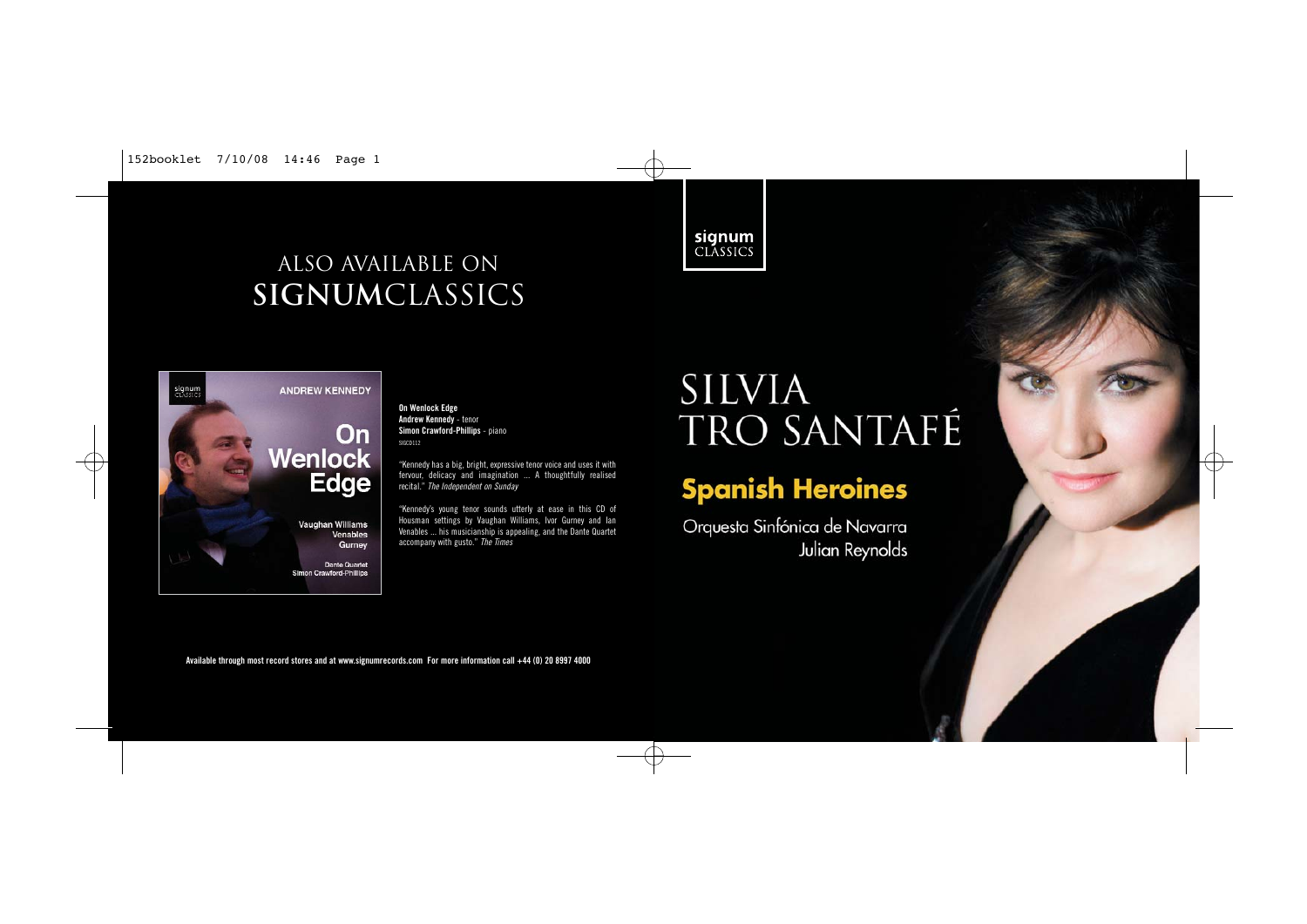# **Spanish Heroines**

| 1. Una voce poco fa, (Rosina, <i>Il Barbiere di Siviglia</i> )            | Gioachino Rossini              | [6.01]  |
|---------------------------------------------------------------------------|--------------------------------|---------|
| 2. Contro un cor, (Rosina, <i>Il Barbiere di Siviglia</i> )               | Gioachino Rossini              | [6.12]  |
| 3. In quail eccessi, o NumiMi tradì, (Donna Elvira, <i>Don Giovanni</i> ) | <b>Wolfgang Amadeus Mozart</b> | [6.18]  |
| 4. O mon Fernand (Leonora, La Favorite)                                   | Gaetano Donizetti              | [8.09]  |
| 5. Chanson du Voile, (Princesse Eboli, <i>Don Carlos</i> ) *              | Giuseppe Verdi                 | [5.47]  |
| 6. O Don Fatal, (Princesse Eboli, <i>Don Carlos</i> )                     | Giuseppe Verdi                 | [4.56]  |
| 7. Habanera, (Carmen, Carmen)                                             | Georges Bizet                  | [5.36]  |
| 8. Près des remparts de Séville [Séguedille], (Carmen, Carmen)            | Georges Bizet                  | [2.06]  |
| 9. Pleurez, pleurez mes yeux (Chimène, Le Cid)                            | Jules Massenet                 | [6.18]  |
| 10. Alza! Alza! (Dulcinée, <i>Don Quichotte</i> )                         | Jules Massenet                 | [4.18]  |
| <b>Total Timings</b>                                                      |                                | [55.18] |
| * Susanna Puig I Ferrés, soprano (Thibault)                               |                                |         |
| SILVIA TRO SANTAFÉ MEZZO-SOPRANO                                          |                                |         |

**Susanna Puig i Ferrés** soprano **Orquesta Sinfónica de Navarra Julian Reynolds** conductor **Orfeón Pamplonés Igor Ijurra** director

#### **www.signumrecords.com**

#### **IMAGES OF SPAIN**

Spain has been a popular destination for opera tales for many years. This should not surprise; the image most of us have of the country is of a rugged, sun-blasted landscape with a scattering of highly emotional, hot-blooded inhabitants ready to whip out a dagger or gun to avenge an insult at the drop of a sombrero. Actually, that would probably do as a definition of operaland itself where passions naturally blaze with unnatural fervour. In a recent television programme about Spanish Art, the intensity of the Spanish soul was described as being as though the temperature had been turned up a few degrees.

Of course each generation chooses it's own image of Spain to reflect it's own ideals and interests. Whether it is the imagined chivalry and heroism of the so-called "reconquest" that forms the background to Le Cid; or the idealised image of the tolerance of a multi-cultural society under the Moors; or the image of an incredibly wealthy Empire stagnating in its own cruelty and stifling in the aridity of its court etiquette; or the image of a backwater which the Enlightenment passed by totally and failed to illumine or a country of volatile peasants, picturesque bandits and wild gypsies all living close to nature, Spain is all of

these things at once depending upon one's point of view. These images of Spain may be as far removed from actuality as the current image of sangria and chips is from the reality of one of the most progressive and quickly developing democracies in Europe.

Certainly, nobody can deny the extraordinary intensity of Spanish Art right across the scale. Spanish religious painting includes some of the most morbid representations in Western Art but also some of the most ecstatic; while modern art can embrace everything from the scream of La Guernica to the eroticism of Picasso and Dali.

This supports the opera world-view of Spain, a place slightly out of kilter, a country where emotions are so intense that what is actually happening may be slightly uncertain. Who can narrate clearly and lucidly the plot of Il Trovatore or La forza del destino? Does it matter? Just feel their pain as they throw their children on to the burning fire, oh, and sing about it. Operatic Spain is the place where the pain of love comes a distant second to the fury of revenge.

Naturally we ignore the corrective view of native operas. Few Spanish operas have made it to the general repertoire but two examples will suffice,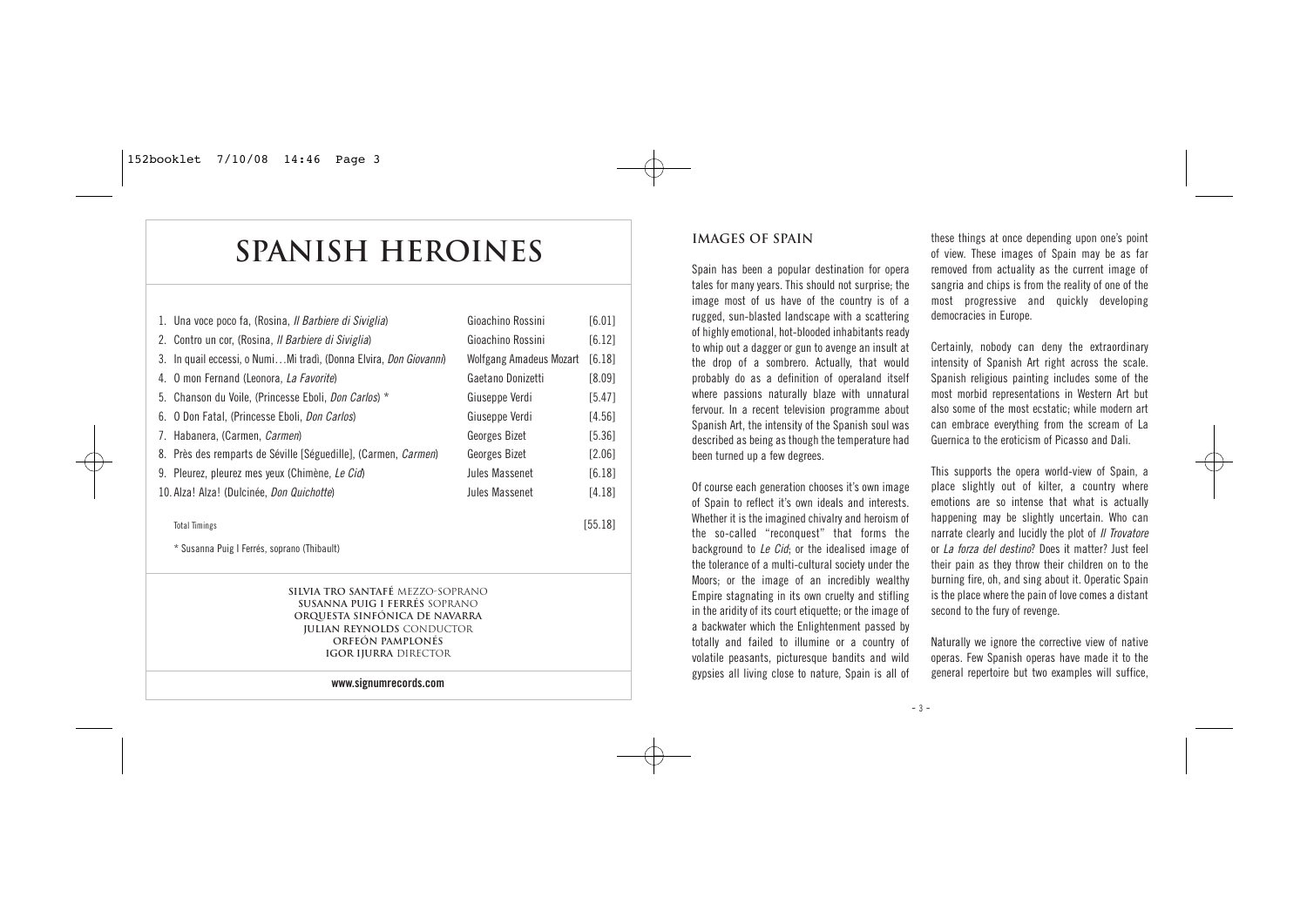and both contradict the popular image totally. At the end of de Falla's La vide breve when Salud confronts her faithless betrayer, opera logic would dictate that as a Spanish heroine she should grab the nearest carving knife and initiate a bloodbath. Instead she limply and inexplicably expires. This ending has been criticised, but it is clearly what de Falla wanted. The image of Spanish woman he is portraying is not a Carmen, but a woman born to suffer passively. In fact this is not limited to women, in *Govescas* by Granados, the hero sings a final love-duet knowing that he is going to be killed by Paquiro the toreador with whom he has to fight a duel.

#### **Una voce poco fa**

(Il barbiere di Siviglia - Gaetano Rossini)

A tourist slinking around modern Sevilla from one grateful piece of shade to the next may wonder why two of the three Mozart/da Ponte operas as well as Rossini's Barber of Seville are set in an area called "the frying-pan of Spain". As our tourist wonders how he is going to get as far as the cathedral in the burning heat, a new respect grows for a man who can make love in such a climate to 1003 Spanish women alone, far less the foreigners in Leporello's catalogue without the benefit of air-conditioning. Of course, the events

of Don Giovanni are mainly (and fittingly) nocturnal, and even while Almaviva's estate at a few hours ride away may be cooled by the "aguas frescas" the last act of Le Nozze, set after dark, is the one with the most action in it.

Only the farce of the Barber demands full-on action throughout the day, but it may explain the fact that the first act is supposed to start at about 6.00 in the morning. One of the most popular operas of all time, Rossini's Barbiere was famously an initial failure. This had nothing to do with the music, but at the premiere the audience were unnerved by the fact that the tenor - who accompanied himself in the aubade on the guitar - forgot to tune his instrument before venturing on the stage. When a cat later wandered on to the scene, the audience gave up listening to the piece. In her opening aria, Rosina proclaims her confidence in her own abilities and her determination to win the suitor she wants, Almaviva whom she knows under the name of Lindoro.

#### **Contro un cor**

The farce of Barber leads to a number of disguises in best commedia dell'arte tradition. Almaviva, already disguised as the student Lindoro, gains

admittance to Bartolo's house firstly disguised as a soldier, and later as a singing teacher. As he plots Rosina's escape with her, she sings an aria as part of the lesson. She tells her guardian that this is from the opera, The Useless Precaution. From quite early on, there was a tradition of substituting another aria - often with more fireworks - for Rossini's original, but nowadays we have returned to the aria Rossini wrote.

#### **In quail eccessi, o Numi…Mi tradì**

(Don Giovanni - Wolfgang Amadeus Mozart)

Da Ponte took a one-act opera and expanded it to two acts for Mozart, but he cut down the number of women in the opera from 4 to 3 - presumably because of the circumstances of the Prague Company for which it was written. Of the three, the character of Elvira is certainly the hardest to understand, and yet she is the most central. She recognises the hopelessness of her love for Giovanni and yet she dwells on it deliberately torturing herself. If de Falla is right in his portrayal of Spanish women with Salud, then Elvira is perhaps the most Spanish of the women in the opera. This aria forms part of the extension of the one-act form by da Ponte. It bridges the humiliation of the scene in which she discovers that Leporello has substituted for his master while

Giovanni attempts to seduce Elvira's maid with her genuinely heroic final attempt to save his soul. Its cyclic repetitions reinforce the image of her self-torture.

#### **O mon Fernand**

(La favorite - Gaetano Donizetti)

The action of this opera takes place in the Kingdom of Castille about 1340

Donizetti's La favorite written for Paris and first performed there in 1840 four years before La Traviata with which it shares the theme of a fallen woman in love. However, it also shows how opera can take an historical character - in this case Leonora de Guzman, the long-time mistress of Alfonso IX of Castille - and then cheerfully weave a web of operatic nonsense around her. This should not worry us, as the opera is musically one of Donizetti's best, a slow dramatic burn in which each act is better than the one that precedes it. Leonore is torn between her love for the young Fernand and her position as Royal Mistress. Fernand forces the issue by demanding her hand of the King after winning a battle. Unfortunately he does not know of her past, and when the grateful King grants his request, the young bridegroom is shocked when the court refuses to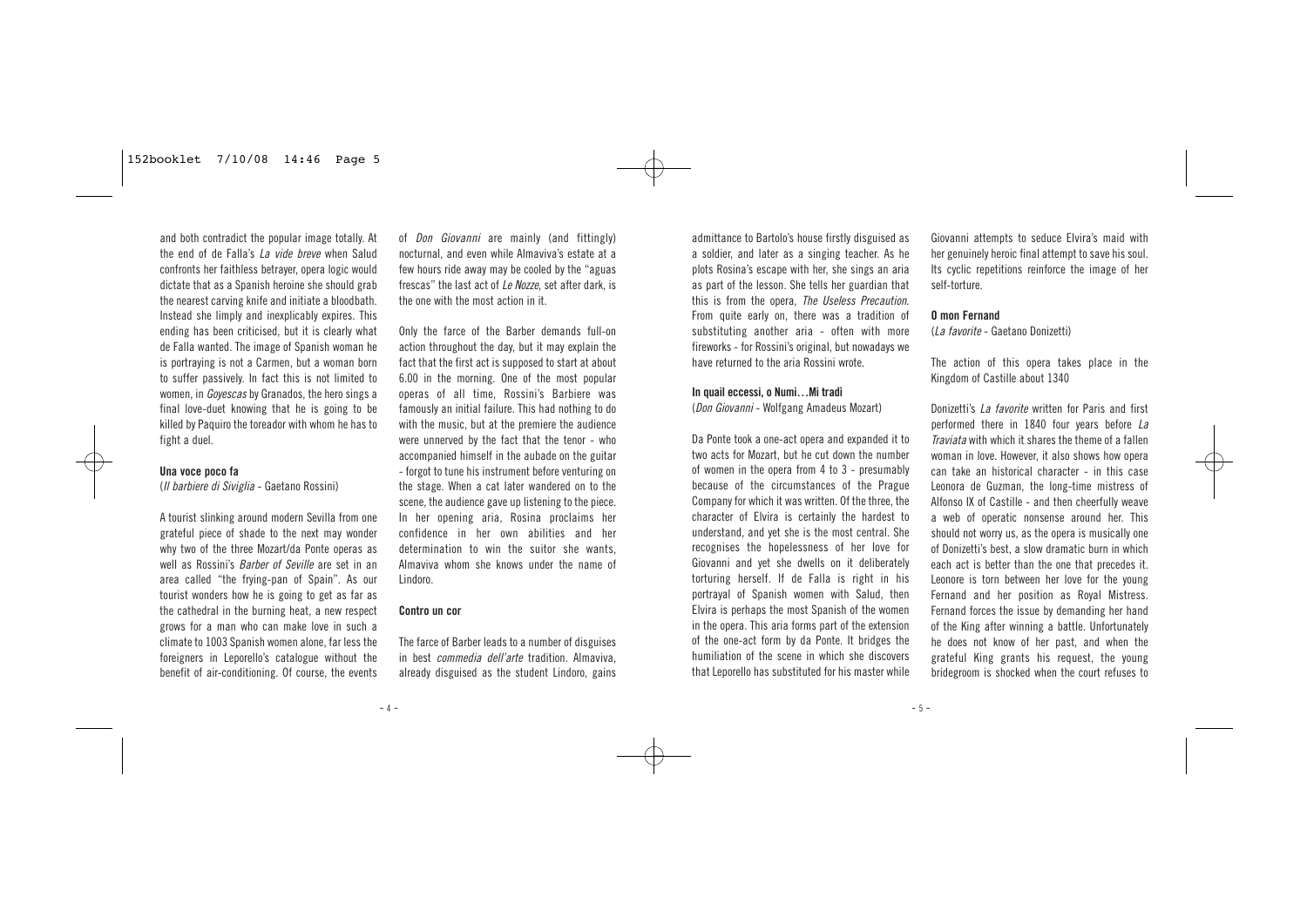speak to him. In a very dramatic scene, he hears the truth and rejects all the honours the King has awarded him, including Leonore, and in best operatic tradition storms off to a monastery. Of course she follows him disguised as a novice so that they can have a final splendid duet and she can expire in his arms. Long popular in the nineteenth century it is rarely revived now. One reason, apart from the libretto, may be the fact that Leonore is cast as a mezzo instead of the expected soprano, but the strength of the score can be judged by her wonderful aria in which she acknowledges her growing love for Fernand.

#### **Chanson du Voile**

(Don Carlo - Giuseppe Verdi)

Dona Ana Mendoza y de la Cerda, the original character upon whom Schiller loosely based his Princess of Eboli was an extremely forceful woman. She married young and soon became mother of a large family. When her husband died, she entered one of St Teresa of Avila's Carmelite convents. Within months she had caused such uproar that St. Teresa had to close the convent down and to smuggle all of the other terrified nuns out at midnight. She went back to the court and took up a remarkably unsuccessful life of intrigue. What she actually did is unclear, but it must have been grave for her sentence was severe. King Philip ordered her to be locked in a single room of her own palace at Pastrana, forced to communicate through a grille. In her youth, she had been a Lady-in-waiting to the Elisabeth de Valois and this is the period covered by the opera. That she is one of the protagonists in the drama is often missed because when Verdi was forced to cut his mammoth French Grand Opera, Eboli was the chief victim of his scissors. Her role in some key scenes only becomes clear if one returns to the original.

She sings the Veil Song to divert the young Queen and her Ladies. Its "oriental" melismas hint at the lingering Moorish influence on Spanish music as well as pandering to the French taste for orientalism.

## **O don fatal**

Later in the opera, she confesses to the Queen her part in an intrigue against her Mistresss and that she has slept with the King. When the Queen banishes her from court, Eboli curses her fatal beauty in an aria whose music fits the French original far better than the later Italian version.

#### **Habanera**  (Carmen - Georges Bizet)

If Carmen is dated from the facts of Mérimée's novella then she met her end in the late 1820s, if it is dated from the time the opera was written we move that backward by roughly thirty years. Thus, and appropriately for this startlingly modern character, she is the youngest of our heroines. Bizet's librettists are more concerned with place than time. Outside the Cigarette Factory in Seville, a huge red-brick building that exists to this day and is now part of the University.

Writing in A Stranger in Spain, H.V. Morton noted that had the English connection with this corner of Spain not been so strong, our image of Spain would not be so strongly dominated by Andalucia. He blamed our nineteenth-century ancestors for creating the tourist image and wonders if we had continued to make the pilgrimage to Santiago whether the image would have been of Gallegos as the prototype for the nation instead of the Andalucian with his Cordoban hat, short jacket and tight trousers. He was right that the Andalucian is perhaps the least typical of all the Spaniards; but a travel poster for Spain is almost unthinkable without the flouncey dresses, castanets and upraised arms that have as little to do with the rest of Spain as the Highland Games

do with England. For this, literature and opera must share the blame. Washington Irving's Tales of the Alhambra may now seem humourless and patronising, but it made Andalucia fashionable. Carmen, the most popular of all operas, then stamped the image of flamenco skirts swished tempestuously firmly into our consciousness. The irony is that for Merimee, the essence of Carmen is that she is an outsider, something strange, exotic and intangible. Don Jose by way of contrast comes from a good family though his uncontrollable temper has already got him in trouble in his native north of Spain.

Bizet supports this image of dancing, heelclicking Spain; Carmen's arias are cast as Spanish dances, a Habanera and a Seguidilla. The first is her opening aria and it shows at once the subtlety of this extraordinary masterpiece. One of the most popular arias of all time, it does not reveal its secrets all at once. For example, to whom is she singing? The men in the chorus, or herself? She has just had a catfight with another cigarette girl. Is she singing it to restore her equilibrium or has this mercurial character already forgotten the disturbance?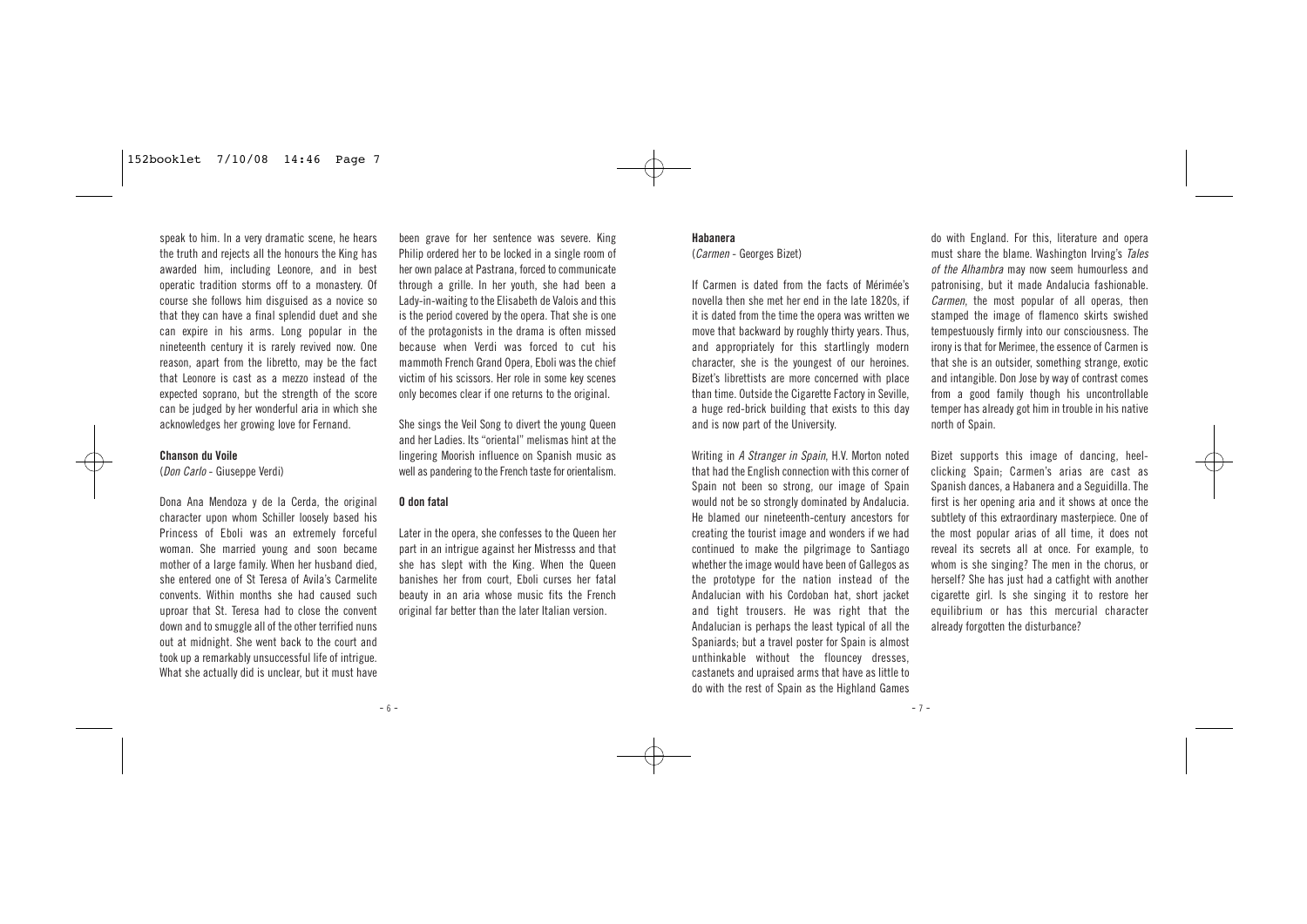The image of this aria is an essential one for opera. Carmen has been tied up and is being guarded by Don Jose. She wants to escape and sees him as a means to an end. Unable to use her hands or feet because she is tied up, she uses her voice instead. Potently, this aria of seduction is in the form of a fast triple-time dance.

# **Pleurez, pleurez mes yeux**

(Le Cid - Jules Massenet)

The earliest of our heroines, the action of Le Cid takes place principally around the city of Burgos in the eleventh century, however a certain amount of telescoping takes place. The King's enemy is called Boabdil (indeed the name of the last King of Granada) and the final act takes place after the conquest of Granada. So many legends have grown up around El Cid that it is often impossible to distinguish between fact and fiction; however we may be confident in ascribing this to fiction as it would make the characters all well over 400 years old. The libretto is also a time-traveller; partly based upon Corneille, it is an odd mix of seventeenth and nineteenth century French. Massenet wrote Le Cid for the Paris Opera and it is

a full-scale Grand Opera complete with ballet, Celestial Apparitions, very large cast and a large number of spectacular sets. As these militate against revivals it is hard to judge how it would work in the theatre, although it was initially one of the composer's most successful operas.

Chimene loves Rodrigue, but she swears revenge upon him because he killed her father. He is sent off to do battle against the Moors, rather with the idea that he should not return. Chimene in this aria weeps for her dead father and for the hopes she had of marrying Rodrigue.

As so often in French Opera, the part of the heroine lies in the mezzo-soprano range.

#### **Alza! Alza!**

(Don Quichotte - Jules Massenet)

As *Don Quichotte* is one of Massenet's most compelling operas its current neglect is curious. As well as offering a pair of gratefully written roles for the Don and Sancho Panza, it is - like all the best of Massenet's operas - a well-oiled and highly efficient piece of theatre machinery. By taking unconnected episodes from the novel, it was following a trend of the time in opera, which we can also see in Manon and La Bohème. Perhaps the

best part of the opera is the relationship between the Don and his servant Sancho Panza and perhaps the most conventional aspect of the piece is the treatment of Dulcinee who is sentimentalised in a very nineteenth century way. Perhaps that was inevitable only 30 years after the success of Carmen. She is given 4 vapid admirers to contrast with Quichotte and an aria in which she muses about needing more out of life a way to let her react to Quichotte perhaps but far removed from the character conceived by Cervantes. Much of the humour of the novel lies in the discrepancy between the reality and the dream-world that Quichotte makes of it. He turns a simple country girl into an image of courtly love, but Dulcinee is frankly an incarnation of Bizet's charmer, beloved by everybody and bored with her own success.

Her opening aria is also reminiscent of Carmen's first appearance. The town is celebrating a fiesta. She enters on a balcony and sings of her effect on all men. Massenet adds Moorish herbs to his dish with the opening melismas on the word "Alza" which recall both Carmen and Eboli.

© Tim Coleman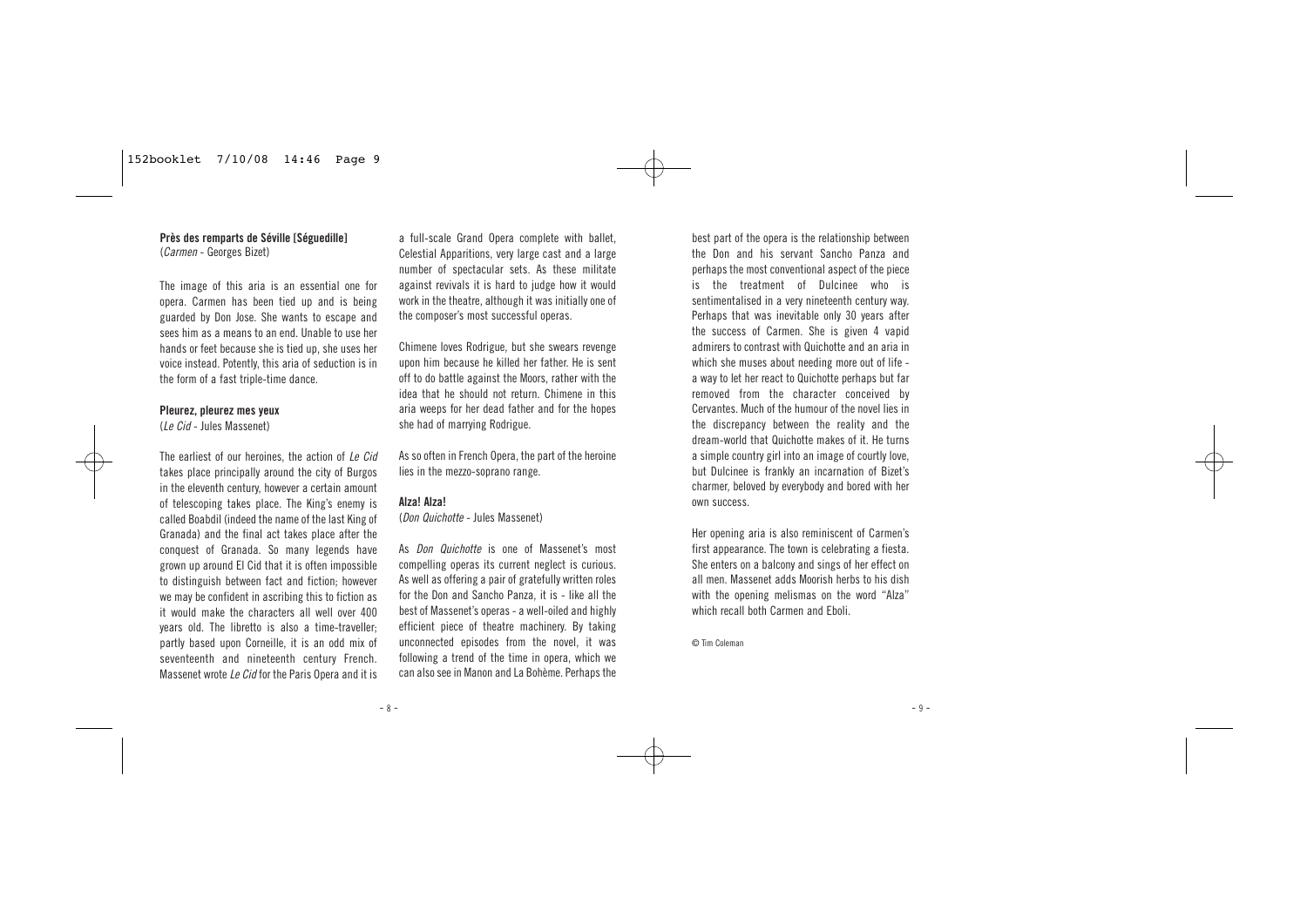**TEXTS**

# **1. Una voce poco fa**

Una voce poco fa qui nel cor mi risuonò; il mio cor ferito è già, e Lindor fu che il piagò. Sì, Lindoro mio sarà; lo giurai, la vincerò.

Il tutor ricuserà, io l'ingegno aguzzerò. Alla fin s'accheterà e contenta io resterò. Sì, Lindoro mio sarà; lo giurai, la vincerò.

Io sono docile, son rispettosa, sono obbediente, dolce, amorosa; mi lascio reggere, mi fo guidar. Ma se mi toccano dov'è il mio debole sarò una vipera sarò, e cento trappole prima di cedere farò giocar.

#### **2. Contro un cor**

Contro un cor che accende amore di verace, invitto ardore, <sup>s</sup>'arma invan poter tiranno di rigor, di crudelta'.

D'ogni assalto vincitore sempre amor trionfera'.

Cara immagine ridente, dolce idea d'un lieto amore, tu m'accendi in petto il core, tu mi porti a delirar.

Caro, a te mi raccomando, tu mi salva, per pieta', tu mi porti a delirar.

**3. In quail eccessi, o Numi…Mi tradì** In quali eccessi, o Numi, in quai misfatti orribili, tremendi è avvolto il sciagurato! Ah no! non puote tardar l'ira del cielo, la giustizia tardar! Sentir già parmi la fatale saetta, che gli piomba sul capo! Aperto veggio il baratro mortal! Misera Elvira, che contrasto d'affetti in sen ti nasce!... Perchè questi sospiri, e queste'ambascie?

Mi tradì quell'alma ingrata, Infelice, oddio!, mi fa. Ma tradita e abbandonata, Provo ancor per lui pietà.

Quando sento il mio tormento, Di vendetta il cor favella: Ma, se guardo il suo cimento, Palpitando il cor mi va.

#### **4. O mon Fernand**

L'ai-je bien entendu? Qui... lui... Fernand, l'époux de Léonore! Lui... Tout me l'atteste et mon coeur doute encore de ce bonheur inattendu. Moi, l'époser! ah! ce serait infâme! Moi, lui porter en dot mon déshonneur! Non, non; dût-il me fuir avec horreur, il connaîtra la malheureuse femme qu'il croit digne de son coeur.

O mon Fernand! tous les biens de la terre, pour être à toi mon coeur eût tout donné; mais mon amour, plus pur que la prière, au désespoir, hélas! hélas! est condamné. Tu suras tout, et par toi méprisée, j'aurai souffert tout, tout ce qu'on peut souffrir. Ah! Si ta justice est alors apaisée, mon Dieu! fais-moi mourir, mon Dieu! mon Dieu! fais-moi, fais-moi mourir.

Venez, cruels! qui vous arrête? venez, cruels, venez!

Mon arrêt descend du ciel. Venez tous, c'est une fête! de bouquets parez l'autel. Qu'une tombe aussi s'apprête! Et jetez un voile noir sur la triste fiancée qui, maudite et repoussée, sera morte avant ce soir.

Pour bandeau de fiancée, qu'on me jette un voile noir. Venez, venez cruels! Mon arrêt descend du ciel. Venez tous, c'est une fête! de bouquets parez l'autel. Qu'une tombe aussi s'apprête! Et jetez un voile noir sur la triste fiancée qui, maudite et repoussée, sera morte avant ce soir.

#### **5. Chanson du Voile**

[Princess Eboli] Puisque dans ce couvent la Reine des Espagnes Peut seule entrer; voulez-vous, mes compagnes, Chercher en attendant que le ciel ait pâli, Quelque jeu qui nous divertisse?

[Thibault, Les Dames] Nous suivront tous votre caprice, Charmante Princesse Eboli!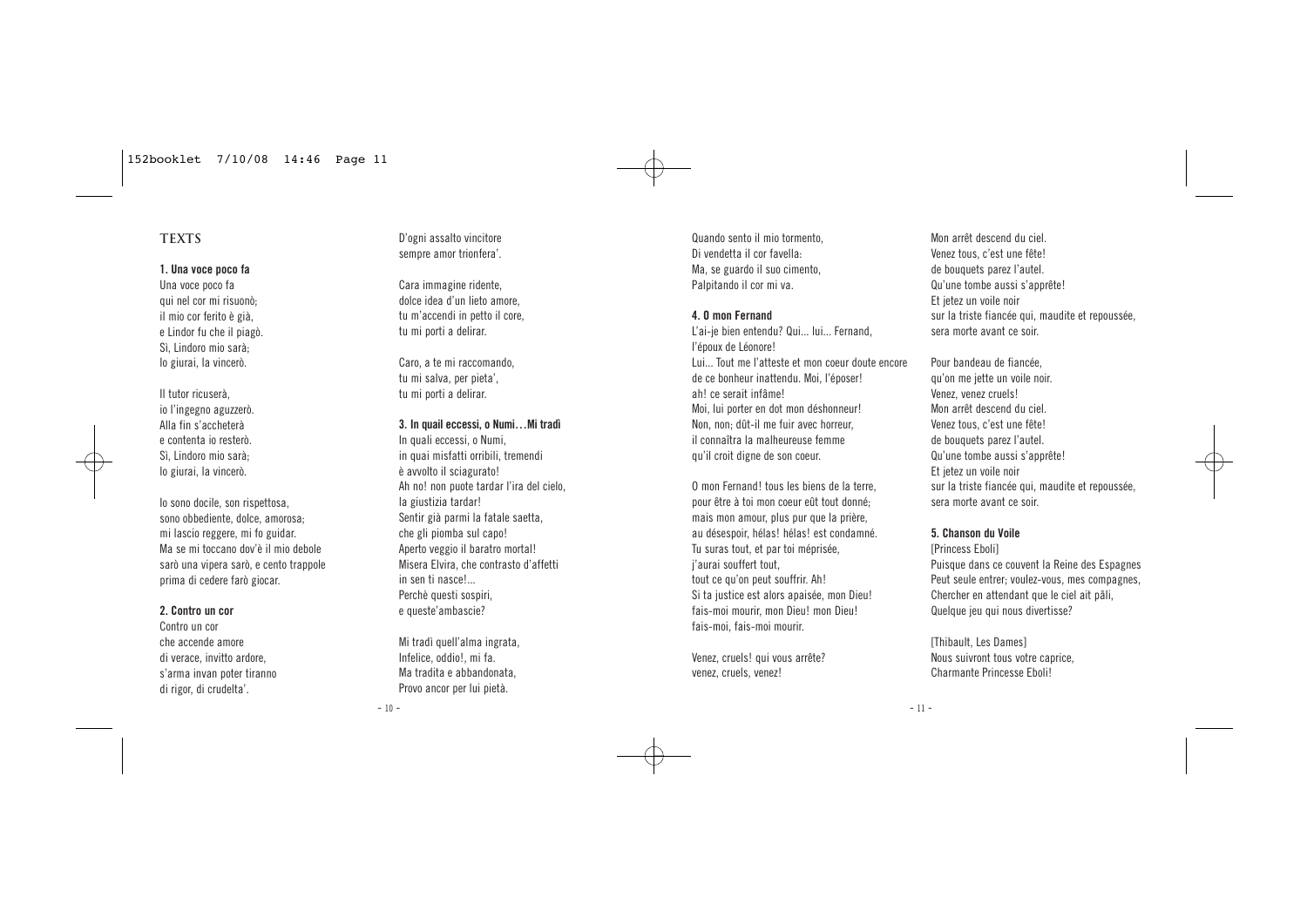[Princess Eboli] Apportez une mandoline, Et chantons tour à tour, Chantons la chanson Sarrasine, Celle du voile indulgent à l'amour! Chantons!

[Thibault and Les Dames] Chantons!

#### [Princess Eboli]

Au palais des fées, des rois Grenadins Devant les nymphées, de ces beaux jardins, Couverte d'un voile une femme, un soir, À la belle étoile seule vint s'asseoir. Achmet le roi maure, en passant la vit, Et voilée encore elle le ravit. "Viens, ma souveraine, régner à ma cour, Lui dit-il: la reine n'a plus mon amour." Ah!

[Princess Eboli and Thibault] Ah! O jeunes filles, tissez des voiles! Quand le ciel brille des feux du jour, Aux lueurs des étoiles, Les voiles sont chers à l'amour!

# [Les Dames]

Ah! O jeunes filles, tissez des voiles! Quand le ciel brille des feux du jour,

[with Princell Eboli and Thibault] Aux lueurs des étoiles, Les voiles sont chers à l'amour!

[Princess Eboli] J'entrevois à peine dans l'obscur jardin, Tes cheveux d'ébène, ton pied enfantin. O fille charmante un roi t'aimera: Sois la fleur vivante de mon Alhambra. Mais quitte ce voile, bel astre charmant, Fais comme l'étoile du bleu firmament! J'obéis sans peine: tiens, regarde-moi! Allah! C'est la Reine!" s'écria le roi! Ah!

[Princess Eboli and Thibault] Ah! O jeunes filles, tissez des voiles! etc.

[Les Dames] O jeunes filles, tissez des voiles! etc.

# **6. Don Fatal**

Ah! Je ne verrai plus Ia Reine!

O don fatal et détesté, Présent du ciel en sacolère! O toi qui rends la femme si fière! Je te maudis, ô ma beauté! Tombez, tombez, larmes amères! Mes trahisons et mes forfaits,

Mes souillures et mes misères, Vous ne les Iaverez jamais! Je te maudis, ô ma beauté!

Adieu, Reine, victime pure De mes déloyales et folles amours! Dans un couvent et sous la bure, le m'ensevelis pour toujours!

Et Carlos?... Oui! demain, peut-être, Il tombera sous le fer sacré! Ah! Un jour me reste! Ah! le me sens renaitre! Béni ce jour, je le sauverai!

# **7. Habanera**

# [Chorus] La voila! Voila la Carmencita! Carmen! sur tes pas nous nous pres sons tous! Carmen! sois gentile, au moins réponds-nous? Et dis-nous quel jour tu nous aimeras! Carmen, dis-nous quell jour tu nous aimeras!

# [Carmen]

Quand je vous aimerai? Ma foi, je ne sais pas… Peut-être jamais! peut-être demain!... Mais pas aujourd'hui… c'est certain.

L'amour est un oiseau rebelle Que nul ne peut apprivoiser, et c'est bien en vain qu'on l'appelle, s'il lui convient de refuser. Rien n'y fait, menace ou prière, L'un parle bien, l'autre se tait: Et c'est l'autre que je préfère, Il n'a rien dit mais il me plaît.

L'amour! L'amour! L'amour! L'amour!

L'amour est enfant de Bohème, Il n'a jamais, jamais connu de loi, Si tu ne m'aimes pas, je t'aime: Si je t'aime, prends garde à toi! Si tu ne m'aime pas, Si tu ne m'aime pas, je t'aime! Mais si je t'aime. si je t'aime, prend garde à toi! Si tu ne m'aime pas, Si tu ne m'aime pas, je t'aime! Mais, si je t'aime, Si je t'aime, Prends garde à toi!

L'oiseau que tu croyais surprendre Battit de l'aile et s'envola; L'amour est loin, tu peux l'attendre; Tu ne l'attends plus, il est là! Tout autour de toi, vite, vite,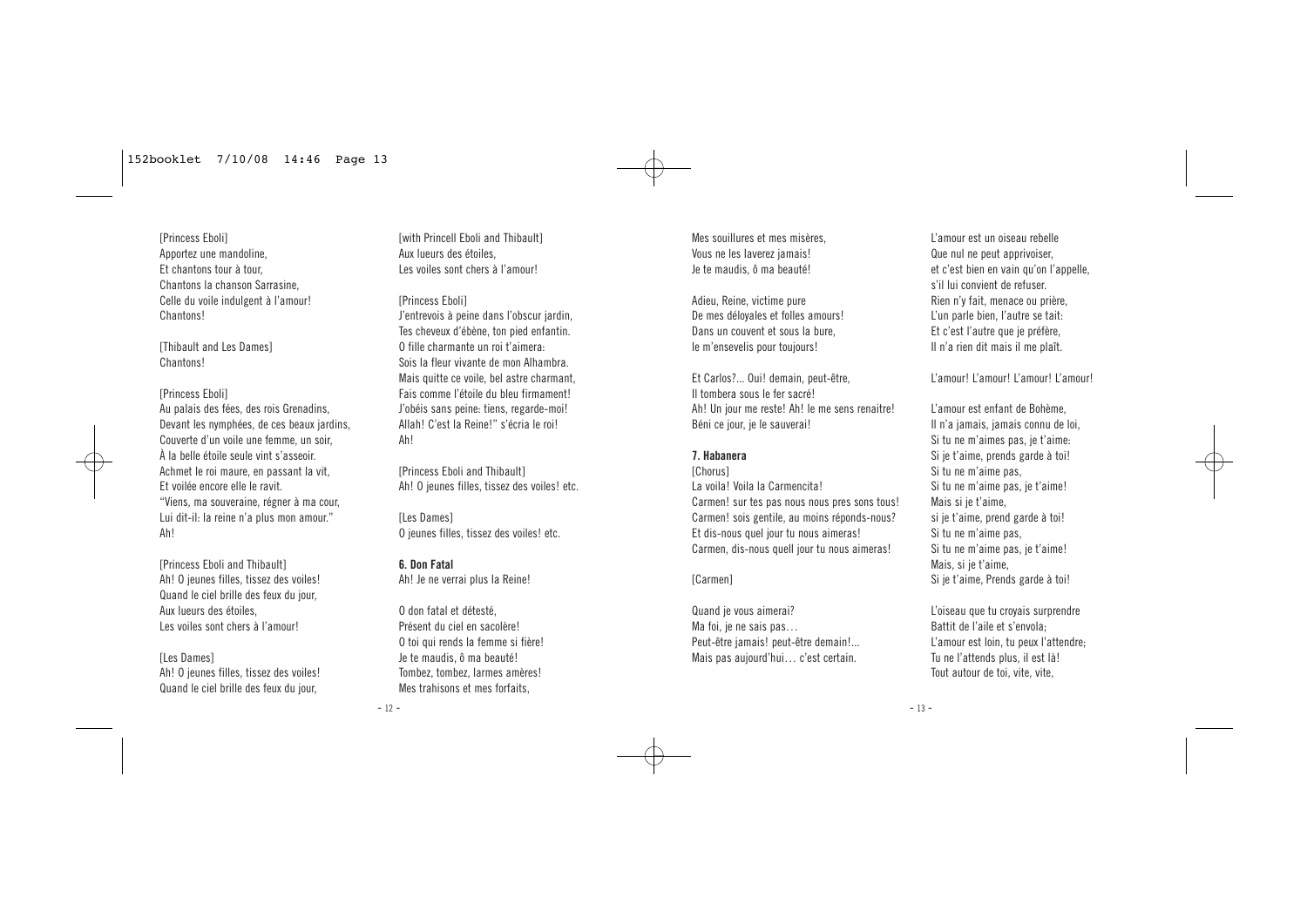Il vient, s'en va, puis il revient; Tu crois le tenir, il t'évite; Tu crois l'éviter, il te tient!

L'amour! L'amour! L'amour! L'amour!

L'amour est enfant de Bohème, il n'a jamais, jamais connu de loi; Si tu ne m'aimes pas, je t'aime: si je t'aime, prends garde à toi!

#### **8. Près des remparts de Séville [Séguedille]**

Près des remparts de Séville, Chez mon ami, Lillas Pastia J'irai danser la Séguedille Et boire du Manzanilla. J'irai chez mon ami Lillas Pastia. Oui, mais toute seule on s'ennuie, Et les vrais plaisirs sont à deux; Donc, pour me tenir compagnie, J'emmènerai mon amoureux! Mon amoureux, il est au diable… Je l'ai mis à la porte hier! Mon pauvre coeur très consolable, Mon coeur est libre comme l'air! J'ai les galants à la douzaine, Mais ils ne sont pas à mon gré. Voici la fin de la semaine: Qui veut m'aimer? Je l'aimerai!

Qui veut mon âme? Elle est à prendre! Vous arrivez au bon moment! Je n'ai guère le temps d'attendre, Car avec mon nouvel amant Près des remparts de Séville, Chez mon ami, Lillas Pastia! J'irai danser la Séguedille Et boire du Manzanilla. J'irai chez mon ami Lillas Pastia.

**9. Pleurez, pleurez mes yeux** 

De cet affreux combat je sors l'âme brisée! Mais enfin je suis libre et je pourrai du moins Soupirer sans contrainte et souffrir sans témoins.

Pleurez! pleurez mes yeux! tombez triste rosée Qu'un rayon de soleil ne doit jamais tarir! S'il me reste un espoir, c'est de bientôt mourir! Pleurez mes yeux, pleurez toutes vos larmes! Pleurez mes yeux!

Mais qui donc a voulu l'éternité des pleurs? Ô chers ensevelis, trouvez-vous tant de charmes à léguer aux vivants d'implacables douleurs? Hélas! je me souviens, il me disait: Avec ton doux sourire, Tu ne saurais jamais conduire Qu'aux chemins glorieux ou qu'aux sentiers bénis! Ah! mon père! Hélas! Pleurez! pleurez mes yeux! Tombez triste rosée Qu'un rayon de soleil ne doit jamais tarir! Pleurez mes yeux! Ah! pleurez toutes vos larmes! pleurez mes yeux!

#### **10. Alza! Alza!**

[Chorus] Anda! Alza! Anda! Dulcinée

#### [Dulcinée]

Alza! Alza!

Quand la femme a vingt ans, la majesté surpême Ne doit pas avoir grands attraits! L'on possède un beau diadème, Mais après, mes amis, après? Après? On vit dans une apothéose, Vos jours, sont de gloire entourés, Mais il doit manquer quelque chose... ou quelqu'un... Ah! Comme vous voudrez.

[Chorus] Belle dont le charme est l'empire; Dulcinée! Reine! Sois notre Reine!

#### [Dulcinée]

Alza! Quand la femme a vingt ans, D'hommages l'on vous environne Durant le jour; oui, mais la nuit... Parce qu'on porte une couronne... Le temps d'amour s'enfuit. Hélas! Hélas! Et pour calmer le coeur morose Et les ennuis exaspérés, Il doit bien manquer quelque chose... ou quelqu'un... Ah! Comme vous voudrez.

[Chorus] Dulcinée! Reine! Sois notre Reine! Alza!

[Dulcinée] Alza! Alza! Amis, à tous, ici, Merci! amis, merci, merci!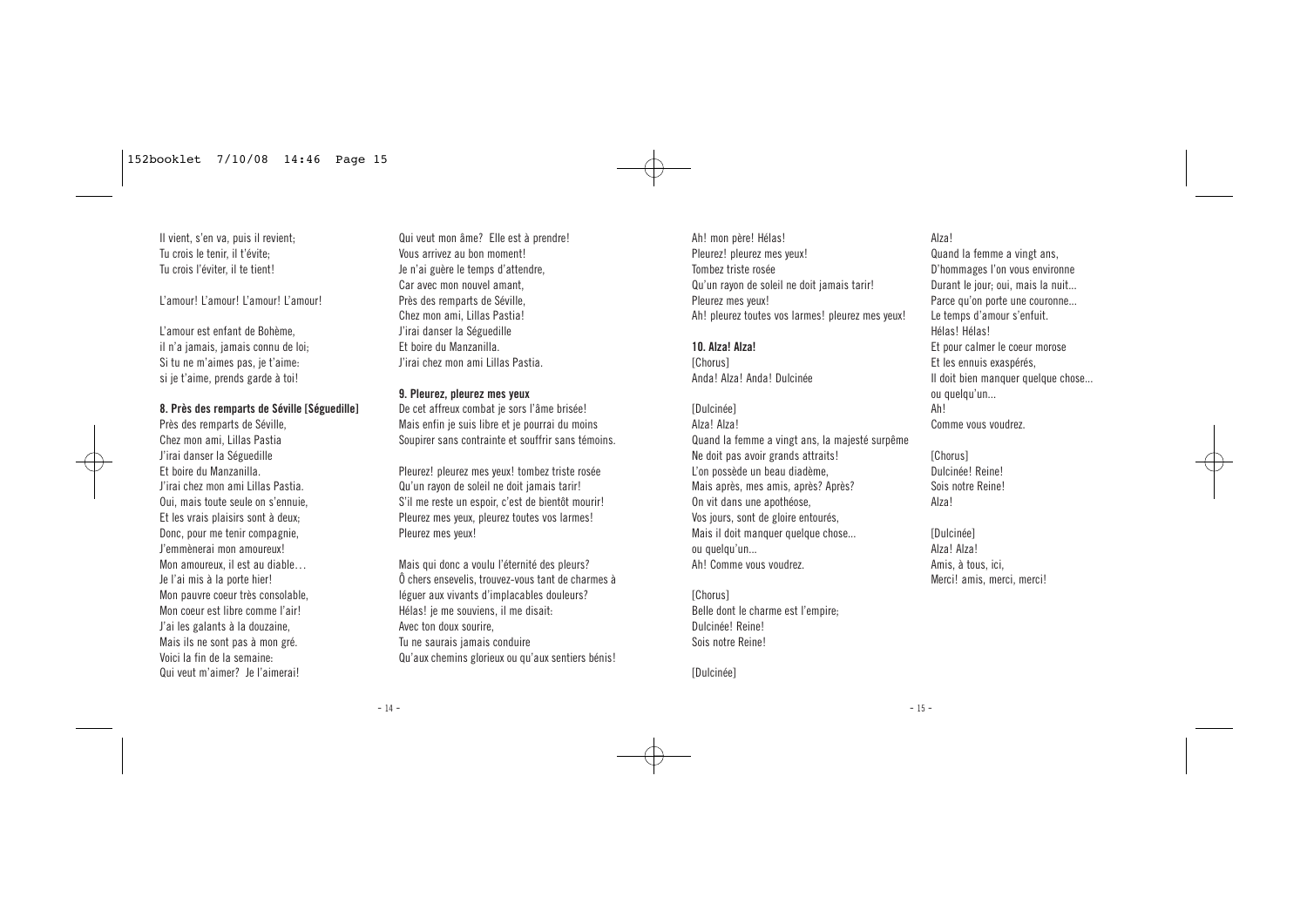# **BIOGRAPHIES**

# **Silvia Tro Santafé**

Silvia Tro Santafé was born in Valencia and studied at the Conservatorio "Joaquin Rodrigo" with Ana Luisa Chova, later studying with Carlo Bergonzi, Walter Berry, Gerard Souzay, Félix Lavilla, Magda Olivero, Monserrat Caballé and Renata Scotto. After her professional debut in La Scala di Seta at the Rossini Opera Festival in Pesaro in 1992 she won a place at the Julliard School in New York and was awarded first prize in the Opera Index Competition. Shortly afterwards she made her American debut singing Cherubino in Santa Fe.

Since then she has become one of the most sought after coloratura mezzos of her generation. As a great Handelian, she has sung Medoro (Orlando) in Valencia; Tolomeo (Giulio Cesare) with the Netherlands Opera and in Bologna; Polinesso (Ariodante) in Paris (Palais Garnier), Dresden and at the Salzburg Festival; the title role in Rinaldo at the Deutsche Staatsoper Berlin; Amastre in Xerxes in Paris (Théâtre des Champs Elysées); Ruggiero © Michela Alessia Marcato / Massimo di Pietro



(Alcina) in Paris (Châtelet) Amsterdam and Oviedo; and the title role in 'Ariodante' at the Liceu, Barcelona. Among many other Baroque roles she has sung the title role in Eliogabalo in Brussels (La Monnaie).

Above all, she has established an international reputation as a great Rossini singer: her Rosina has been heard in Bologna, Toulouse, Amsterdam, Berlin, Hamburg, Zurich, Luxembourg and at the Vienna State Opera; she has sung Isabella (L'Italiana in Algeri) in Berlin, Zurich, Dresden and Vienna; and her Angelina in La Cenerentola has been acclaimed in, Barcelona, Zurich, Brussels, Dresden and Munich. Other Rossini roles include Ernestina (L'equivoco sravagante) at the Rossini Opera Festival, Malcom (La Donna del Lago) at the San Carlos in Lisbon and Marchesa Melibea (Il viaggio a Reims) in Frankfurt Opera.

Other appearances include the title role in L'enfant et les sortileges, Barcelona (Liceu); Nicklausse (Les Contes d'Hoffman) with the Rome Opera; Dorabella in Oviedo; and Charlotte ('Werther') in Como and Pisa. Her recent debut, singing Adalgisa to Edita Gruberova's Norma in Hamburg and Berlin, was a great public and critical success.

Silvia has an extensive concert and recital repertoire. Her recording for Globe of Spanish songs was given a top rating by Diapason Magazine. Other recordings include La Verbena de la Paloma with Placida Domingo, Zerlina in Don Giovanni on Kikko Classics, Xerxes (Amastre) with William Christie for Virgin and Scarlatti's Griselda for Harmonia Mundi with René Jacobs.

Among other exciting future plans include a return to Vienna for L'Italiana and Barbiere, a new Massenet Don Quichotte in Brussels, singing Dulcinée, and L'Italiana at the Teatro Real Madrid.

She will return again to the States to open the Washington Opera Season in 2009 singing Rosina. Adalgisa in Norma at the Monnaie, La Cenerentola at the Dresden Semperoper, Nicklausse in Les Contes d'Hoffmann, Pierotto in Linda di Chamounix and Cecilio in Lucio Silla at the Liceu Barcelona, Giovanna Seymour in Anna Bolena in Dortmund and Rosina at the Geneva Opera.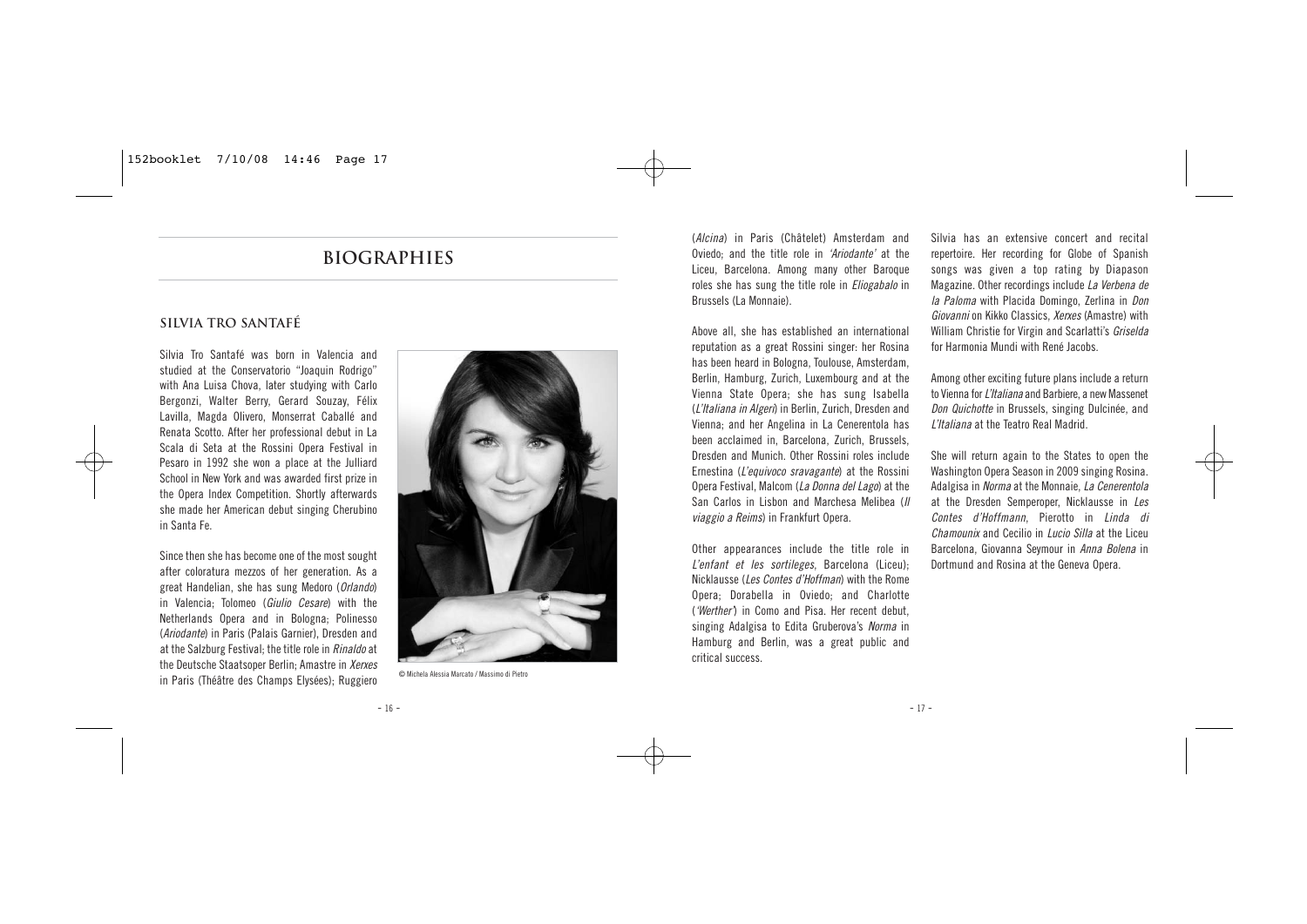# **ORQUESTA SINFÓNICA DE NAVARRA (NAVARRA SYMPHONY ORCHESTRA)**

The Orquesta Sinfónica de Navarra is the oldest Spanish orchestra in existence: it was founded in 1879 by the noted Spanish composer and violinist, Pablo Sarasate who was born in Pamplona.

Since 1997, the Artistic Director and Chief Conductor has been Maestro Ernesto Martínez Izquierdo. The orchestra is now acclaimed as one of the finest in Spain, and noted for the breadth of its repertory and for the fact that it regularly collaborates with internationally known conductors and soloists. It has been heard on numerous important concert stages as well at international Festivals.

In 2007/8, the the Orchestra visited Bilbao, Warsaw, Dortmund, and Paris. The following year sees a return to Paris for performances that include a concert with Juan Diego Flórez and a production at the Théâtre du Châtelet of the rarely performed Cyrano de Bergerac by Alfano, the composer most widely known for his completion of Turandot. The production will feature Placido Domingo in the title-role. As Cultural Ambassador to the region of Navarre, the Orchestra is also undertaking a tour of China that will showcase works by the orchestra's founder, Sarasate.

It is the resident orchestra of the Gayarre singing competition and the Sarasate violin competition in Madrid and is regularly to be heard in the orchestra pit for opera and zarzuela performances in Pamplona, Spain and abroad.

The Orquesta Sinfónica de Navarra has also developed an important educational role. This not only includes concerts in schools but also series of popular concerts that include such events as providing live accompaniment to silent films as well as the collaborations with internationally known jazz artists.

Its most recent recordings include the first volumes of what its to be the complete works of Sarasate on the Naxos label.

The Orquesta Sinfónica de Navarra receives financial support from the Government of Navarra and the City of Pamplona. It is also receives generous assistance from private companies such as NH Hoteles, Diario de Navarra, Caja Navarra and Gas Natural Navarra.

# **Orfeón Pamplonés THE ORFEÓN PAMPLONÉS**

The Orfeón Pamplonés is one of the oldest choral ensembles in Spain, founded in 1865. It currently has 120 members, allowing performances of a wide variety of repertoire spanning all periods. from Classical through Romantic, to the 20<sup>th</sup> century. The group also performs regularly in opera and zarzuela, as well as in a capella music.

The Orfeón Pamplonés was the first vocal ensemble in Spain to allow the admission of women, with the creation of a female choir in 1903. Since then the chorus has been able to give the first performances in Spain of a large number of works, including Beethoven's Missa Solemnis and Bach's Mass in B minor. In 1928, Maurice Ravel conducted the Orfeón Pamplonés in performing his Trois Chansons.

The artistic achievements of the Orfeón Pamplonés have been repeatedly recognized with several awards. The repertoire of the Orfeón Pamplonés includes the most important symphonic and choral works, and the ensemble has collaborated with many leading Spanish and European orchestras, including the Orchestre du Capitole de Toulouse, Münchner Philharmoniker and the Berliner Symphoniker. In the last few years, the Orfeón has appeared at some of the most prestigious festivals in Spain (Quincena Musical Donostiarra, Santander, Peralada, Granada), France (Avignon, Orange, Montpellier) and Germany (Ruhr), among others. In September 2007, the Orfeón Pamplonés undertook its first tour Mexican tour, singing Verdi's Requiem.

Igor Ijurra Fernández has been chief conductor since 2005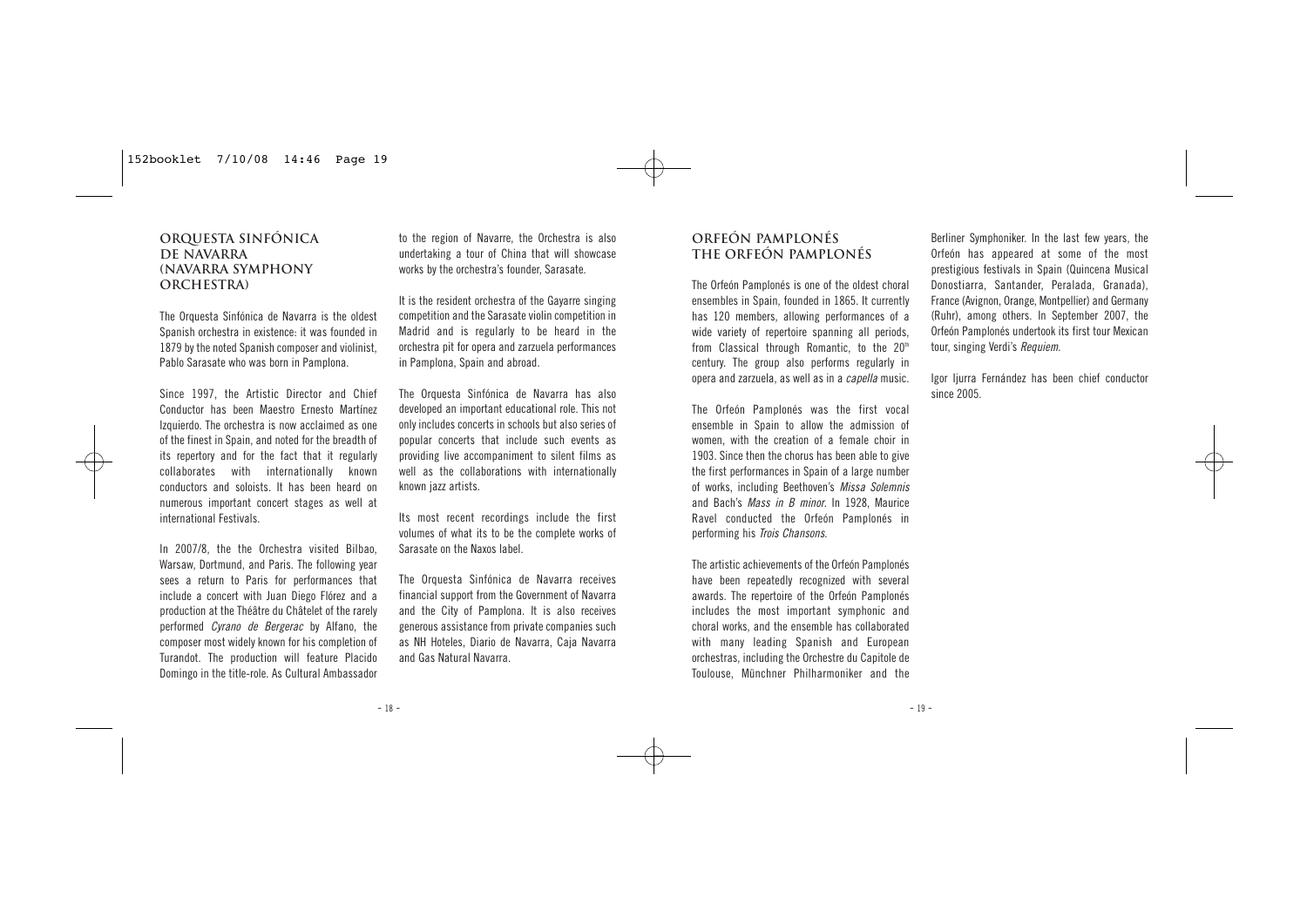### **Julian Reynolds**

Conductor Julian Reynolds enjoys an international career in the operatic and concert repertoire. Most recent seasons' successes have included engagements at the Netherlands Opera for Il barbiere di Siviglia and Norma, which is available in DVD format on Opus Arte, in Sankt Gallen for Tosca, Norma, and Hänsel und Gretel, at the Grand Théâtre de la Ville in Luxembourg with Il barbiere di Seviglia, and acclaimed performances of Puccini's *II trittico* in Modena, Ferrara, and Piacenza. He made his debut at Théâtre Royal de la Monnaie in Bruxelles with *Elisabetta, Regina* d'Inghliterra. This will be followed by Lucia de Lammermoor and Ermione. Madama Butterfly at the Puccini Festival Torre del Lago and Don Giovanni in Riga.

In 1986, Julian Reynolds was appointed Assistant Music Director at the Netherlands Opera in Amsterdam, conducting Bluebeard's Castle, Mitridate, Le nozze di Figaro, L'italiana in Algeri, Luisa Miller, and L'elisir d'amore, among others. During his tenure at the Netherlands Opera, he worked with other opera companies in the country, most notably in productions of Madama Butterfly and The Cunning Little Vixen for Opera Zuid.

Julian Reynolds made his German debut with Otello at the Staatstheater Stuttgart, followed by a new production of Luisa Miller with the Staatstheater Mainz. He has been a regular guest conductor with the Kirov Opera in the Maryinsky Theatre St. Petersburg, making his debut with the company conducting La traviata, and went on to lead a new production of Verdi's Don Carlos, followed by *Samson et Dalila*, and the Kirov's first ever production of Le nozze di Figaro.

He made his North American debut at the Canadian Opera Company in Toronto with L'italiana in Algeri in Toronto. In the same season, he made his Wexford Opera Festival debut with Weinberger's Svanda dudák, the recording of which is available on Naxos. He has led Carmen at both the Teatro Regio di Parma and at the Arena di Verona, and Adelina at the Rossini Opera Festival in Pesaro, and made his debut on the Sankt Gallen podium with La Cenerentola followed quickly by Otello, and conducted Lucrezia Borgia at the Festival de Música de Castellón.

Enjoying an extensive symphonic repertoire, Maestro Reynolds has been a guest conductor of the Rotterdam Philharmonic Orchestra, City of Birmingham Symphony Orchestra, The Royal Philharmonic Orchestra, The Australian Chamber